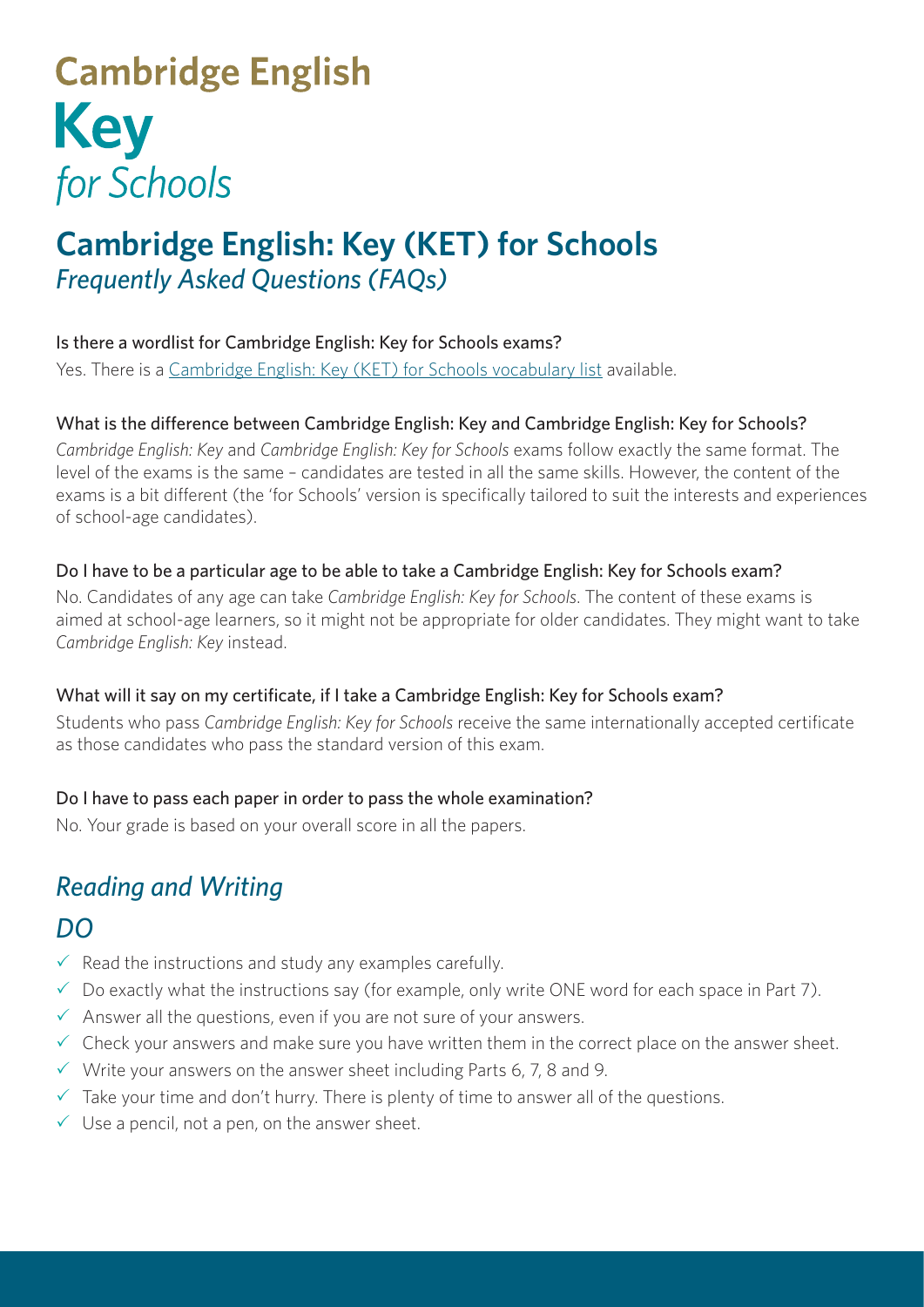### *DON'T*

- x Don't worry if there are words you don't understand. Try to guess what they mean.
- $\overline{\mathsf{x}}$  Don't make a spelling mistake when you are copying the words in Part 8.
- $\times$  Don't write fewer than 25 words in Part 9.

#### How do I fill in the answer sheet correctly?

You should use a pencil and not a pen. For Parts 1, 2, 3, 4 and 5 mark ONE letter for each question. In Parts 6, 7 and 8 write your answers in the spaces next to the numbers. If you make a mistake you can use an eraser and rub it out.

#### What is the recommended timing for each part?

There is no recommended timing as some tasks will take longer than others, depending on how you approach them. Candidates have different strengths and weaknesses, and this will affect how long they need to spend on each part. Overall, 1 hour and 10 minutes allows you plenty of time to complete all the tasks.

### *Listening*

### *DO*

- $\checkmark$  Practise listening to English as much as possible.
- $\checkmark$  Revise the letters of the alphabet and numbers.
- $\checkmark$  Revise vocabulary in topics (for example, jobs, sports, colours).
- $\checkmark$  Read the instructions carefully.
- $\checkmark$  Work through some past papers for practice.
- $\checkmark$  Make sure you understand how to complete the answer sheet.
- $\checkmark$  Check your answers at the second listening.

### *DON'T*

- $\times$  Don't get nervous in the exam. Just relax and do your best.
- x Don't leave any answers blank (it's better to make a guess).
- x Don't worry if you don't know how to spell a word this might not be a problem.
- x Don't forget to take care to transfer your answers to the answer sheet correctly.

#### How many times will I hear the recording for each part?

You hear each part twice. This means that you can check your answers, or fill in any gaps, at the second listening.

#### Are different accents used in the recordings?

Yes, there are some regional British accents and occasionally Irish, American or Australian speakers.

#### How quickly do the speakers in the recording speak?

All *Cambridge English: Key for Schools* recordings are delivered clearly, at slightly slower than natural speed.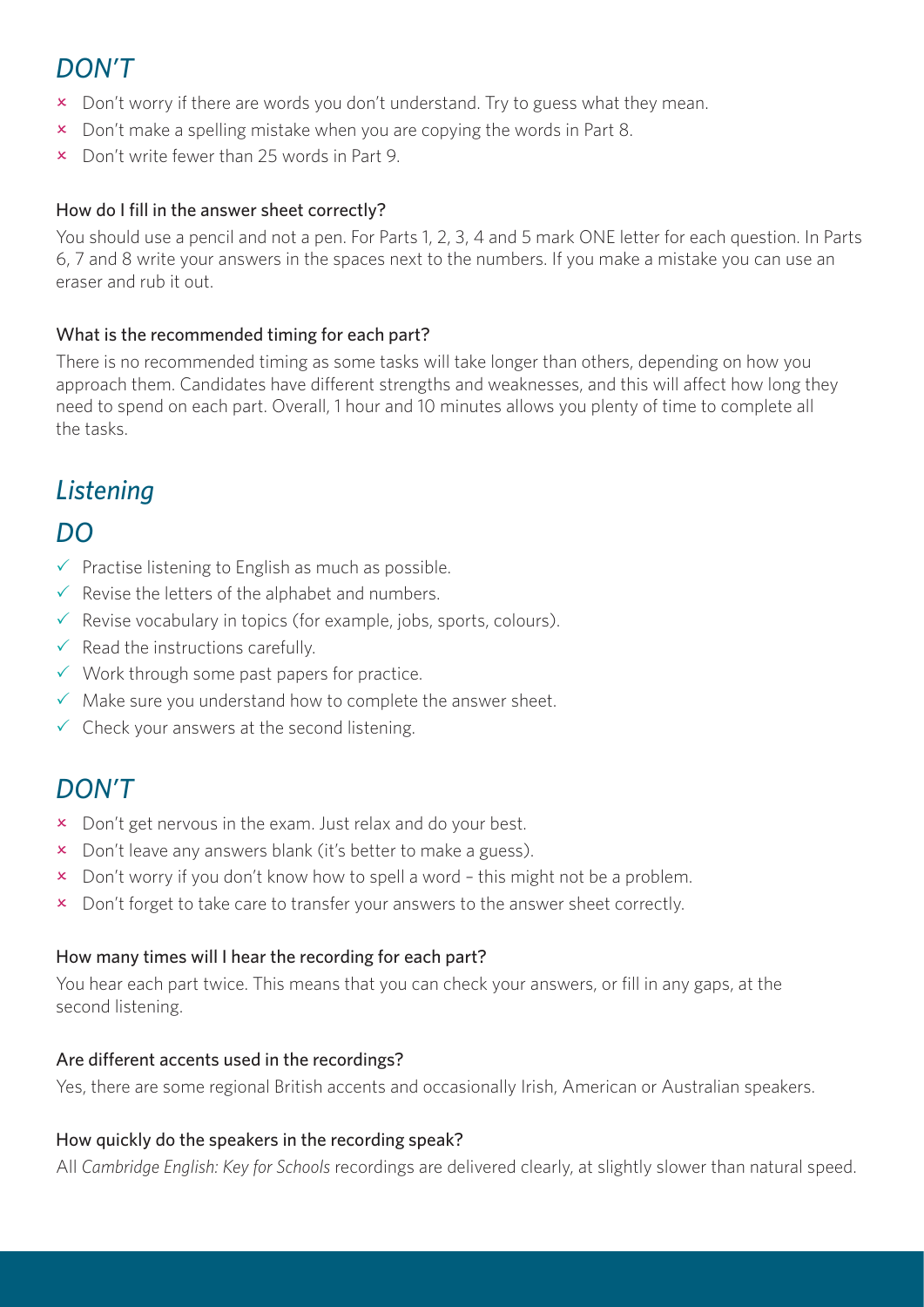#### How much time do I have for transferring my answers?

You have a total of 8 minutes to do this. You are warned after 7 minutes that you only have 1 minute left.

#### Which parts of the paper do candidates find most challenging?

Parts 4 and 5 (which involve listening and writing words or numbers) are often found to be challenging. Part 3, the multiple-choice task, is also quite challenging.

#### Which parts of the exam do candidates usually find the easiest?

The short dialogues in Part 1 are an easy introduction to the paper. Part 2, the matching task, is also usually done well by candidates.

#### Does it matter if I make a spelling mistake?

No (as long as it is possible to recognise the word), unless it is a common, high-frequency word, e.g. Monday, or where the spelling of the word is dictated.

#### Can I wear headphones for the Listening paper?

Ask your centre whether you can use headphones or not – it depends how they choose to run the exam.

### *Speaking*

### *DO*

- $\checkmark$  Make sure you know what you have to do in both parts of the test.
- $\checkmark$  Practise speaking English as much as possible, both inside and outside the classroom.
- $\checkmark$  Practise speaking English in many different situations so that you can speak clearly even if you are nervous.
- $\checkmark$  Listen carefully to the examiner's instructions and questions during the test.
- $\checkmark$  Speak clearly, so that both examiners can hear you.
- $\checkmark$  Talk to the examiner in Part 1.
- $\checkmark$  Talk to your partner in Part 2.
- $\checkmark$  Ask the examiner to repeat the instructions, or a question, if you have not understood.
- $\checkmark$  Listen to your partner's questions and answers in Part 2 and try to make it a natural conversation.
- $\checkmark$  Remember that the examiners want you to do your best.
- $\checkmark$  Try and relax and enjoy the test.
- $\checkmark$  Always try to answer the questions, even if you are worried about making mistakes. The examiners can't mark you if you don't say anything.

### *DON'T*

- x Don't worry too much about making grammar mistakes.
- x Don't worry if you don't understand. Just ask the examiner to repeat or explain the question.
- $\boldsymbol{\times}$  Don't prepare long answers and try to learn them in advance.
- **x** Don't worry if you think your partner is not as good at speaking English as you, or is much better than you. The examiners mark you individually.
- x Don't be so nervous that you don't speak. The examiners can't mark you if you don't say anything.
- $\boldsymbol{\times}$  Don't worry if the examiner stops you. It is important that the tests are not too long.